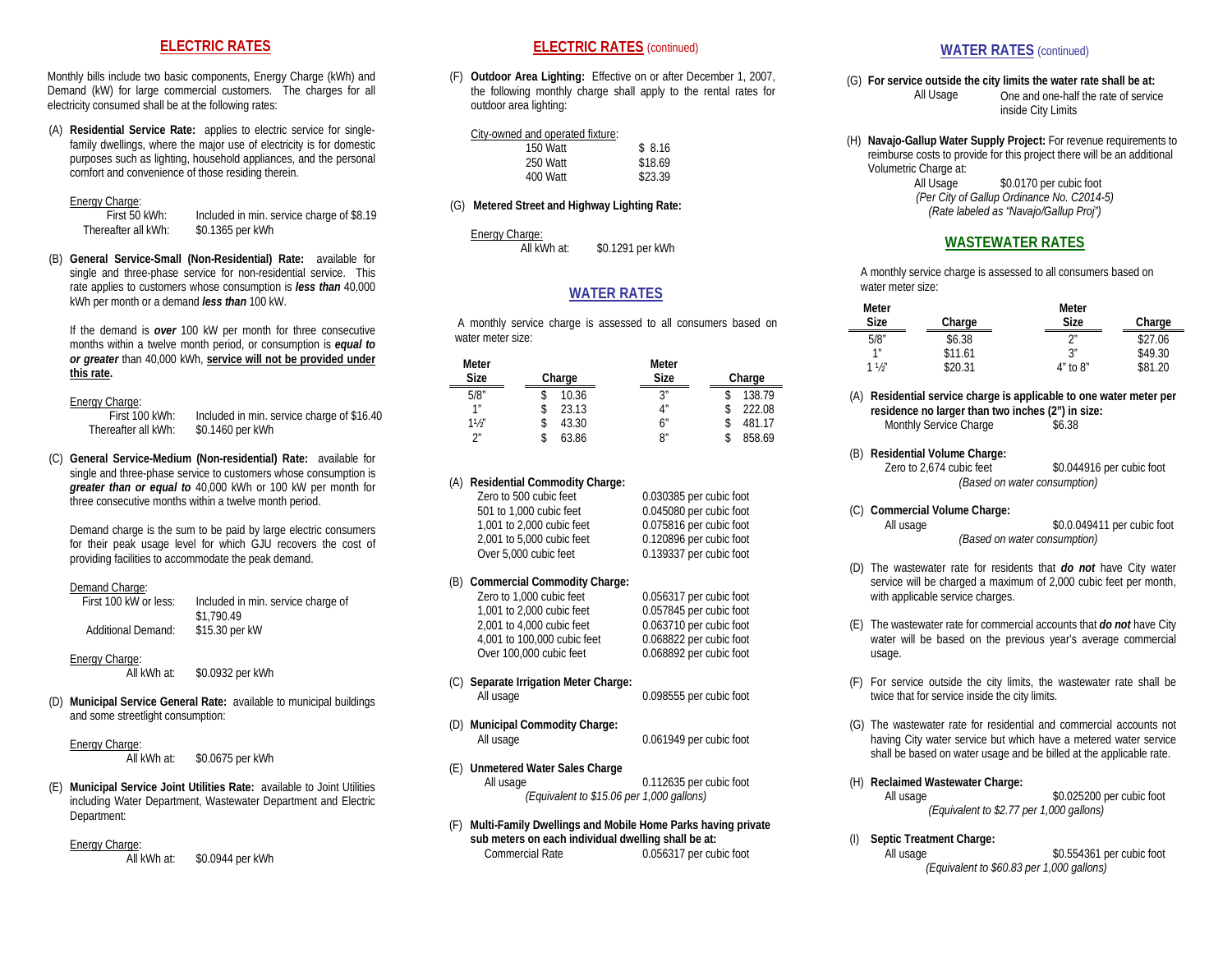## **SOLID WASTE RATES**

|          | (A) Residential Weekly Pick-up:<br>Monthly Service Charge                    | \$       | 15.20            |
|----------|------------------------------------------------------------------------------|----------|------------------|
|          | (B) Residential Weekly Pick-up Senior (62 & Over):<br>Monthly Service Charge | \$       | 9.15             |
|          | (C) Residential Weekly Pick-up County Residents:<br>Monthly Service Charge   | \$       | 21.29            |
|          | (D) Residential Special Pick-up:<br>Service Charge                           | \$       | 9.15             |
|          | (E) Residential Monthly Rate for Extra Containers:                           |          |                  |
|          | <b>City Resident</b><br>Senior (62 & Over)                                   | \$<br>\$ | 8.82<br>5.30     |
|          | <b>County Resident</b>                                                       | \$       | 15.43            |
|          | (F) Commercial Pick-up Weekly (Monthly Fee):                                 |          |                  |
|          | 90 Gallons                                                                   |          | 18.09            |
|          | 2.0 Cubic Yards                                                              | \$\$\$   | 48.08            |
|          | 4.0 Cubic Yards<br>6.0 Cubic Yards                                           |          | 72.62<br>97.13   |
|          | 8.0 Cubic Yards                                                              | \$       | 121.41           |
|          | (G) Pick-up Two (2) Times per Week (Monthly Fee):                            |          |                  |
|          | 2.0 Cubic Yards                                                              | \$       | 88.79            |
|          | 4.0 Cubic Yards<br>6.0 Cubic Yards                                           | \$<br>\$ | 134.12<br>179.35 |
|          | 8.0 Cubic Yards                                                              | \$       | 224.18           |
|          | (H) Pick-up Three (3) Times per Week (Monthly Fee):                          |          |                  |
|          | 2.0 Cubic Yards                                                              | \$<br>\$ | 130.86           |
|          | 4.0 Cubic Yards<br>6.0 Cubic Yards                                           | \$       | 197.63<br>264.32 |
|          | 8.0 Cubic Yards                                                              | \$       | 330.39           |
| $^{(1)}$ | Pick-up Four (4) Times per Week (Monthly Fee):                               |          |                  |
|          | 2.0 Cubic Yards                                                              | \$       | 172.91           |
|          | 4.0 Cubic Yards                                                              | \$       | 261.15           |
|          | 6.0 Cubic Yards<br>8.0 Cubic Yards                                           | \$<br>\$ | 349.27<br>436.58 |
| (J)      | Pick-up Five (5) Times per Week (Monthly Fee):                               |          |                  |
|          | 2.0 Cubic Yards                                                              | \$       | 214.97           |
|          | 4.0 Cubic Yards                                                              | \$       | 324.68           |
|          | 6.0 Cubic Yards<br>8.0 Cubic Yards                                           | \$<br>\$ | 434.23<br>542.77 |
|          |                                                                              |          |                  |
|          | (K) Special Pick-up Charge (per Pick-up):<br>2.0 Cubic Yards                 |          | 48.08            |
|          | 4.0 Cubic Yards                                                              | \$\$     | 72.62            |
|          | 6.0 Cubic Yards                                                              |          | 97.13            |
|          | 8.0 Cubic Yards                                                              | \$       | 121.41           |
| (L)      | Open Truck Charge (per Pick-up):                                             |          |                  |
|          | Residential                                                                  | \$       | 36.16            |
|          | Commercial                                                                   | \$       | 59.10            |

| <b>SOLID WASTE</b> (continued)                                                                                                                                                                                                                                                                                           |                                     |          |                  |  |  |  |
|--------------------------------------------------------------------------------------------------------------------------------------------------------------------------------------------------------------------------------------------------------------------------------------------------------------------------|-------------------------------------|----------|------------------|--|--|--|
| (M) Compacted Trash (per Pick-up):<br>4.0 Cubic Yards<br>6.0 Cubic Yards                                                                                                                                                                                                                                                 |                                     | \$<br>\$ | 290.49<br>388.50 |  |  |  |
| (N) Roll-Off Containers:<br>8 & 10 Cubic Yards                                                                                                                                                                                                                                                                           | Set<br>Per Haul                     | \$<br>\$ | 28.04<br>84.12   |  |  |  |
| 20,30, & 40 Cubic Yards<br>All sizes subject to Tipping Fees (weight charge)<br>Current Rate: \$42.00 per Ton (subject to change)                                                                                                                                                                                        | Set<br>Per Haul                     | \$<br>\$ | 84.12<br>140.21  |  |  |  |
| UTILITIES SERVICE CONNECTION / INITIATION                                                                                                                                                                                                                                                                                |                                     |          |                  |  |  |  |
| <b>Electric</b><br>There will be a fee for all temporary and upgraded<br>service connections. For permanent service, Electric<br>Engineering will generate an estimate of all equipment,<br>engineering, materials, labor with overhead, and taxes<br>or other applicable fees. Coordinate with Electric<br>Engineering. |                                     |          |                  |  |  |  |
|                                                                                                                                                                                                                                                                                                                          |                                     |          |                  |  |  |  |
| Water                                                                                                                                                                                                                                                                                                                    |                                     |          |                  |  |  |  |
| Service / Meter Size                                                                                                                                                                                                                                                                                                     | Tap Fee                             |          |                  |  |  |  |
| $5/8 \times 3/4 -$ inch                                                                                                                                                                                                                                                                                                  | \$1,151.42                          |          |                  |  |  |  |
| $1 - inch$                                                                                                                                                                                                                                                                                                               | \$1,429.39                          |          |                  |  |  |  |
| \$3,869.53<br>$2 - inch$                                                                                                                                                                                                                                                                                                 |                                     |          |                  |  |  |  |
| Sewer                                                                                                                                                                                                                                                                                                                    |                                     |          |                  |  |  |  |
| All Sewer Tap Fees                                                                                                                                                                                                                                                                                                       | \$<br>50.00                         |          |                  |  |  |  |
| <b>Solid Waste</b>                                                                                                                                                                                                                                                                                                       |                                     |          |                  |  |  |  |
|                                                                                                                                                                                                                                                                                                                          | Non-Refundable Fee                  |          |                  |  |  |  |
| <b>Container Size</b>                                                                                                                                                                                                                                                                                                    | (1/2 actual cost)                   |          |                  |  |  |  |
| 64 Gallons                                                                                                                                                                                                                                                                                                               | 21.79<br>\$                         |          |                  |  |  |  |
| 90 Gallons                                                                                                                                                                                                                                                                                                               | \$<br>30.42                         |          |                  |  |  |  |
| 2 Cu. Yards                                                                                                                                                                                                                                                                                                              | \$<br>240.00                        |          |                  |  |  |  |
| 4 Cu. Yards                                                                                                                                                                                                                                                                                                              | 325.00<br>\$                        |          |                  |  |  |  |
| 6 Cu. Yards<br>8 Cu. Yards                                                                                                                                                                                                                                                                                               | \$<br>397.50<br>490.00<br>\$        |          |                  |  |  |  |
| <b>CONTACT US</b>                                                                                                                                                                                                                                                                                                        |                                     |          |                  |  |  |  |
| 110 W. Aztec Avenue                                                                                                                                                                                                                                                                                                      | 8:00 a.m. - 5:00 p.m. (Mon. - Fri.) |          |                  |  |  |  |
| (P.O. Box 1270)                                                                                                                                                                                                                                                                                                          | 9:00 a.m. - 5:00 p.m. (Wed. ONLY)   |          |                  |  |  |  |
| Gallup, NM 87301                                                                                                                                                                                                                                                                                                         | Closed on Weekends & Holidays       |          |                  |  |  |  |
| Utility Account Management (aka Customer Care)<br>Utility bill, new/disconnect service, collections, & non-payment shut-off<br>$(505) 863 - 1201$                                                                                                                                                                        |                                     |          |                  |  |  |  |
| <b>Internet Payments</b>                                                                                                                                                                                                                                                                                                 | Solid Waste                         |          |                  |  |  |  |
| www.gallupnm.gov<br>Trash Containers (505) 863-1212                                                                                                                                                                                                                                                                      |                                     |          |                  |  |  |  |
|                                                                                                                                                                                                                                                                                                                          |                                     |          |                  |  |  |  |
| <b>Utilities Engineering Services</b><br>(505) 863-1289                                                                                                                                                                                                                                                                  |                                     |          |                  |  |  |  |

**ELECTRIC / WATER OUTAGES PLEASE CALL (505) 863 -1200**